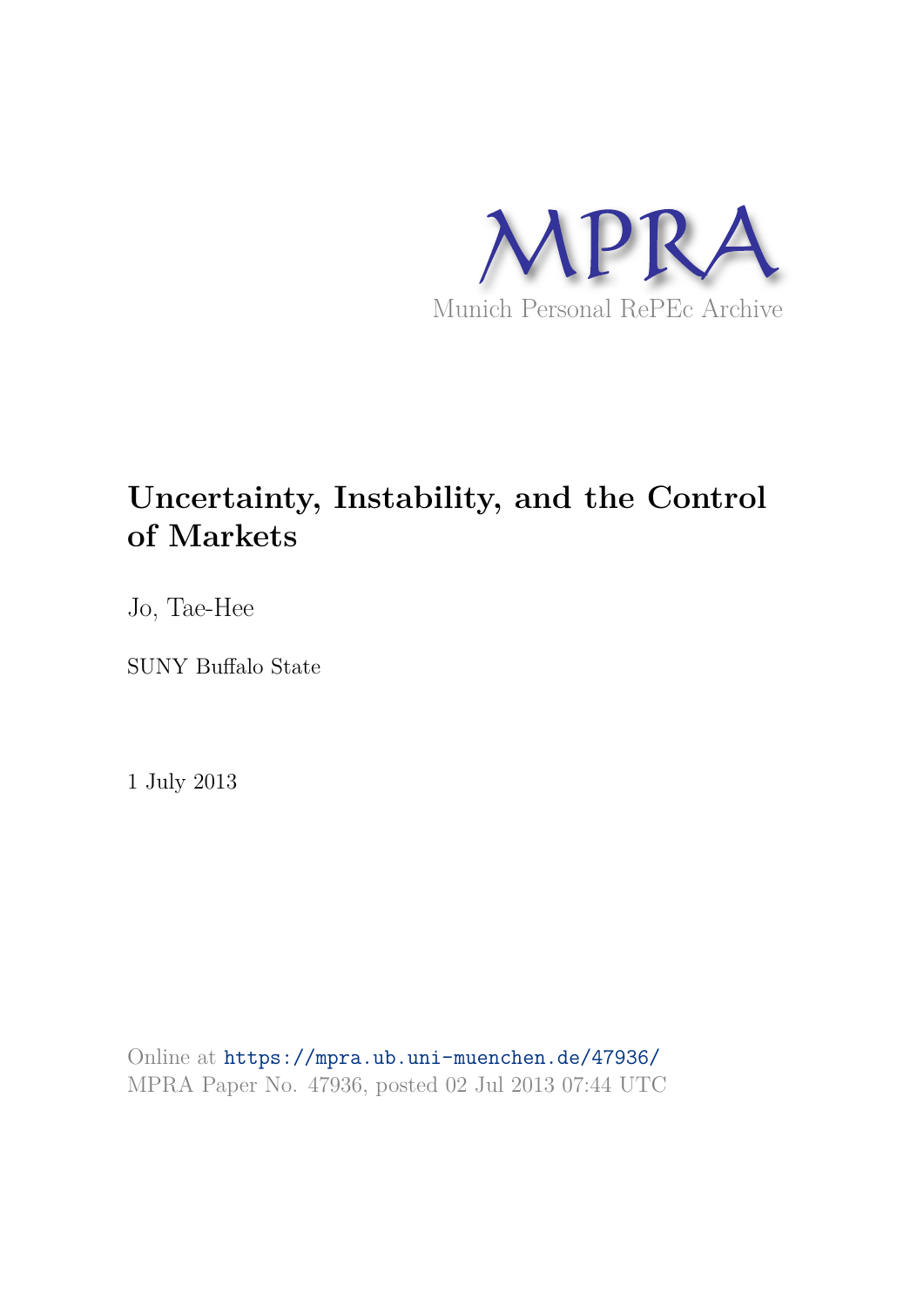# Uncertainty, Instability, and the Control of Markets

Tae-Hee Jo Economics and Finance Department SUNY Buffalo State taeheejo@gmail.com

#### Abstract

Grounded in the methodological commitments shared by various traditions in heterodox economics, this paper explores going enterprises' cooperative actions to control markets through social networks. It is argued that 1) market institutions are created and controlled by business enterprises and the state, that 2) competition and cooperation among business enterprises are two sides of the same coin, that 3) competition is regulated, and hence that 4) market instability is managed, if not eliminated, by those who control the market. Such arguments lead to the managed competition thesis that encompasses corporate governance, market governance, and market regulation in an integrative manner.

Key words: Market control, managed competition, uncertainty, instability

JEL Codes: B5, D4, D8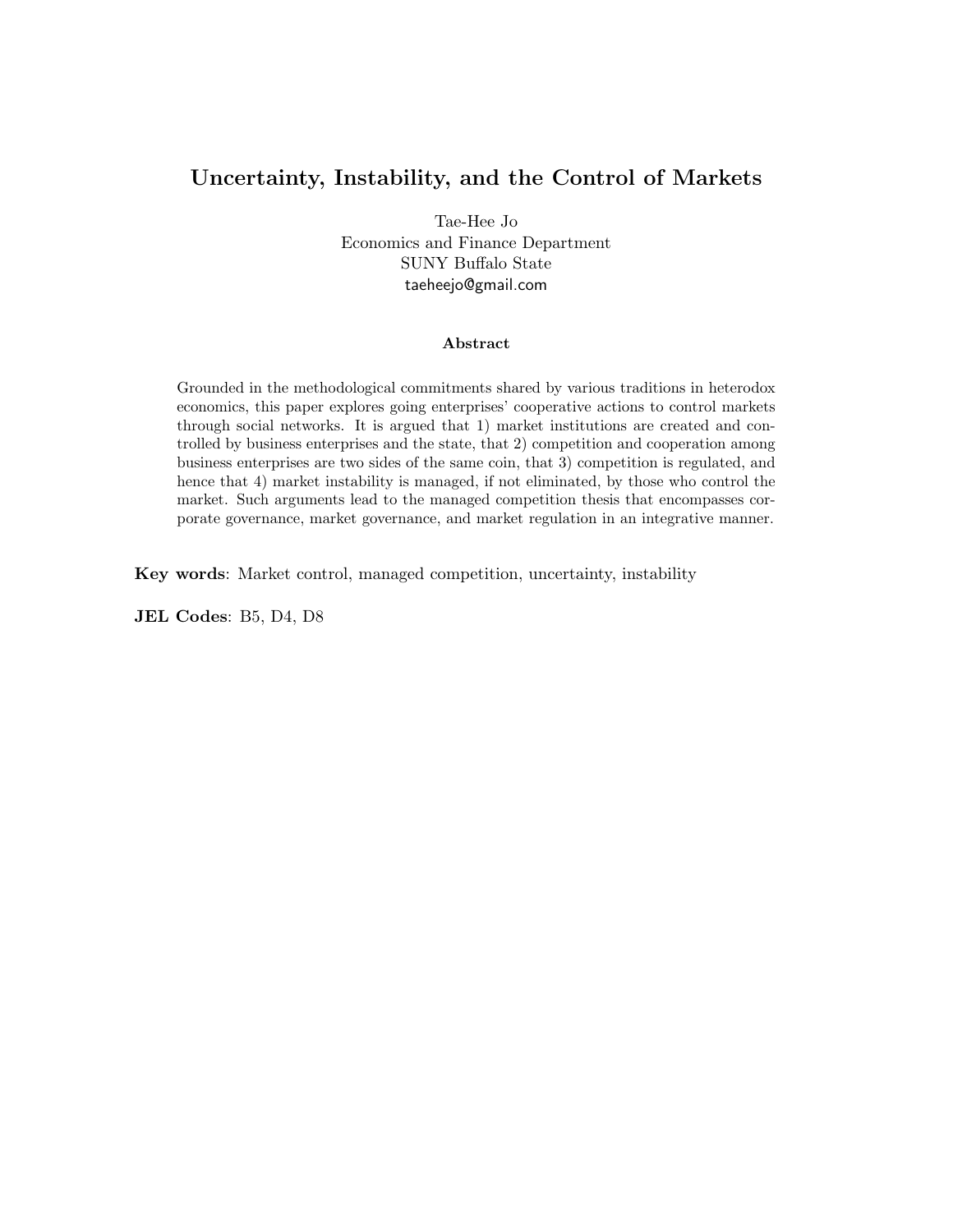# 1 Introduction

Imagine there is no uncertainty. Instability, crisis, and even the control of anything would never present themselves. This is a heavenly world. An economic theory without uncertainty in the "fundamental" sense is, therefore, absurd since such a theory is taken out of the historical, social, institutional, and cultural context. The widespread presence of this absurdity in economics is "artificial stupidity" with a particular purpose—envisaging a conflictless, frictionless, and harmonious economy and, thereby, protecting the status quo and vested interests of the time. The minority ruling class has thus far successfully propagated the illusionary vision of the society. The present dominance of neoclassical-mainstream economics, market-fundamentalism, neoliberalism, or laissez-faireism is a clear evidence (Briffault 1936, 31-50; Henry 2009; Veblen 1919).

Matter-of-fact fundamental uncertainty is two-sided. Not only does it make human beings and human-made organizations alive and going, but also renders their social lives vulnerable and economy unstable. To be alive and well, acting persons and emergent organizations should undertake strategic decisions and actions. Decisions give rise to irreversible and unintended outcomes such as bankruptcies and crises that cannot be expected *a priori* in a probabilistic sense. Vulnerability in life as well as instability in economy do not disappear as long as fundamental uncertainty is a fact of life. We, however, do not observe a complete collapse of the entire economic system. It is not because the capitalist system fixes itself, but because acting persons embedded in the system control the social provisioning process in one way or another so as to contain the instability of the economy. Managed stability is thus a necessary condition for being a going concern over historical time. For this very reason, the market system in particular or the social provisioning process in general is inherently unstable as well as made to be stable. Control also implies socio-economic power or capability that is indispensable to capitalism or any hierarchical societies (Jo, Chester and King 2012; Jo 2012; Lee 2012).

Such a vision of economy and society demands that an economic theory of markets and competition be socially and historically grounded. In order to deal with market control in the social context, the present paper argues that the theory should be a micro-macro integrative narrative of the social provisioning process. That is to say, fundamental uncertainty is in the first place translated into a particular agent's decision through the formation of expectations. Purposeful actions lead to outcomes which in turn confine following decisions and actions. Agents and structures bear a reciprocal relationship. The conventional micro-macro dichotomy is therefore rejected; so is micro- or macro-reductionism. Let us elaborate a bit further on this methodological position so as to set the tone for the ensuing argument.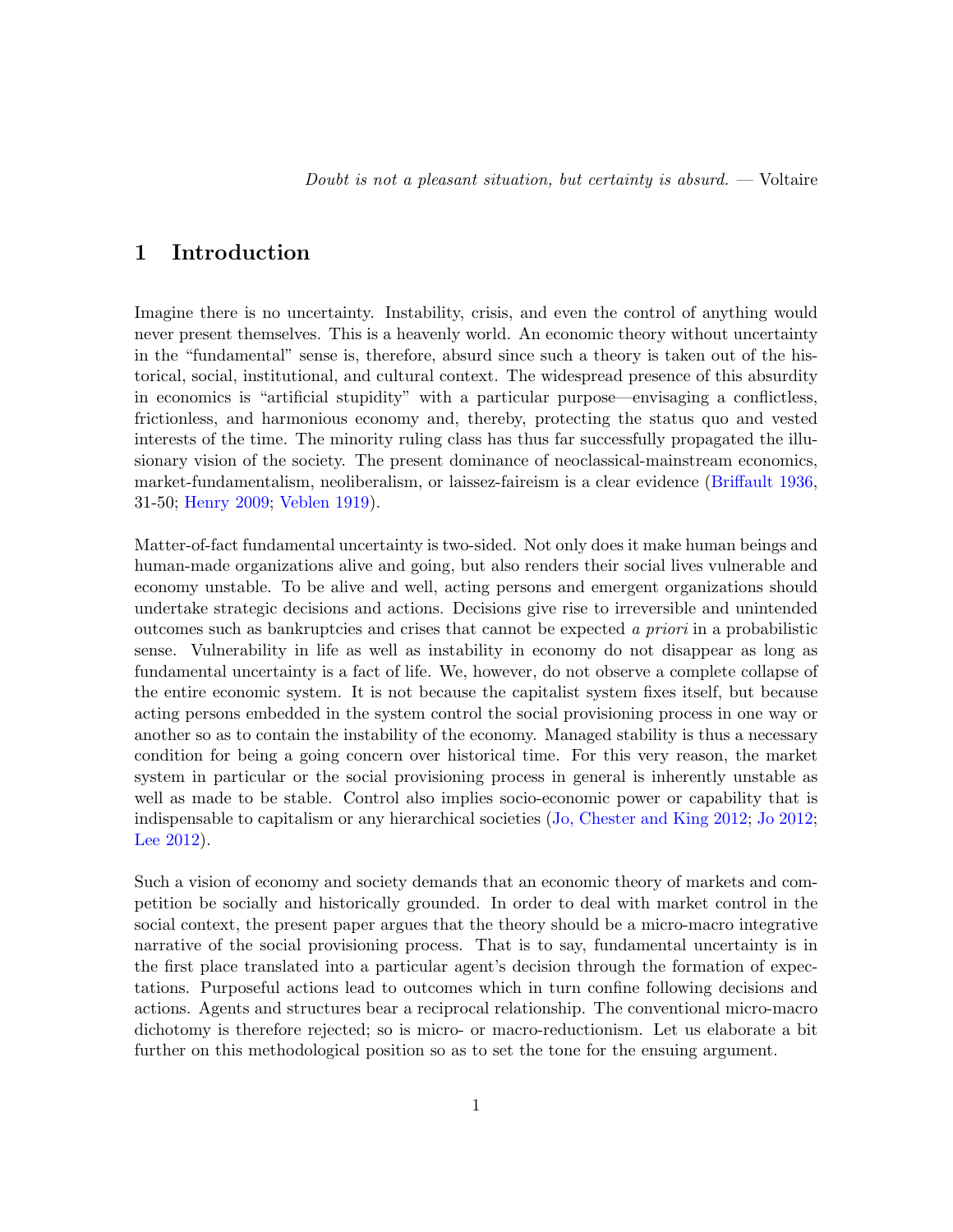[O]ur lives are micro ... [so what is obvious is] the micro-translation of macro structures to get through to the reality of how social structure is impinging upon individuals. (Collins 1988, 244)

[S]ystemic properties are always the ('macro') *context* confronted by ('micro') social interaction, whilst social activities between people ('micro') represent the *environment* in which the ('macro') features of systems are either reproduced or transformed. (Archer 1995, 11, original emphasis)

[S]ystemism maintains that a society is a system of interrelated, interacting individuals, and that it possesses emergent, or supra-individual, properties, so that it ought to be studied at both micro and macro levels ... systemists start from individuals embedded in a society that preexists them and watch how their actions affect society and alter it. (Bunge 1996, 241)

To put these methodological claims in the economic context, market instability is understood adequately if one takes into account strategic decisions made by acting persons, rather than reducing instability to the variabilities in aggregate variables. It is actual decisions and actions that generate data, not the other way around, although data then are used in part to make decisions and undertake actions. It follows that a theory or model in which macro data are analyzed independently of the reciprocal relationship or in which macro structures behave themselves makes no sense insofar as we are concerned about the historical changes in the social provisioning process (Jo 2011*b*). Wassily Leontief makes his point on this fallacy of aggregation clearly:

Instead of constructing theoretical models capable of preserving the identity of hundreds, even thousands, of variables needed for the concrete description and analysis of a modern economy, they first of all resort to "aggregation." The primary information, however detailed, is packaged in a relatively small number of bundles labeled "Capital," "Labor," "Raw Materials," "Intermediate Goods," "General Price Level," and so on. These bundles are then usually fitted into a "model," that is, a small system of equations describing the entire economy in terms of a small number of corresponding "aggregative" variables. (Leontief 1983, viii)

By the same token, disaggregation (or reductionism) is as spurious as aggregation (or holism):

[T]he degree of aggregation is limited because of the existence of structures that cannot be aggregated or disaggregated and human intentionality and activity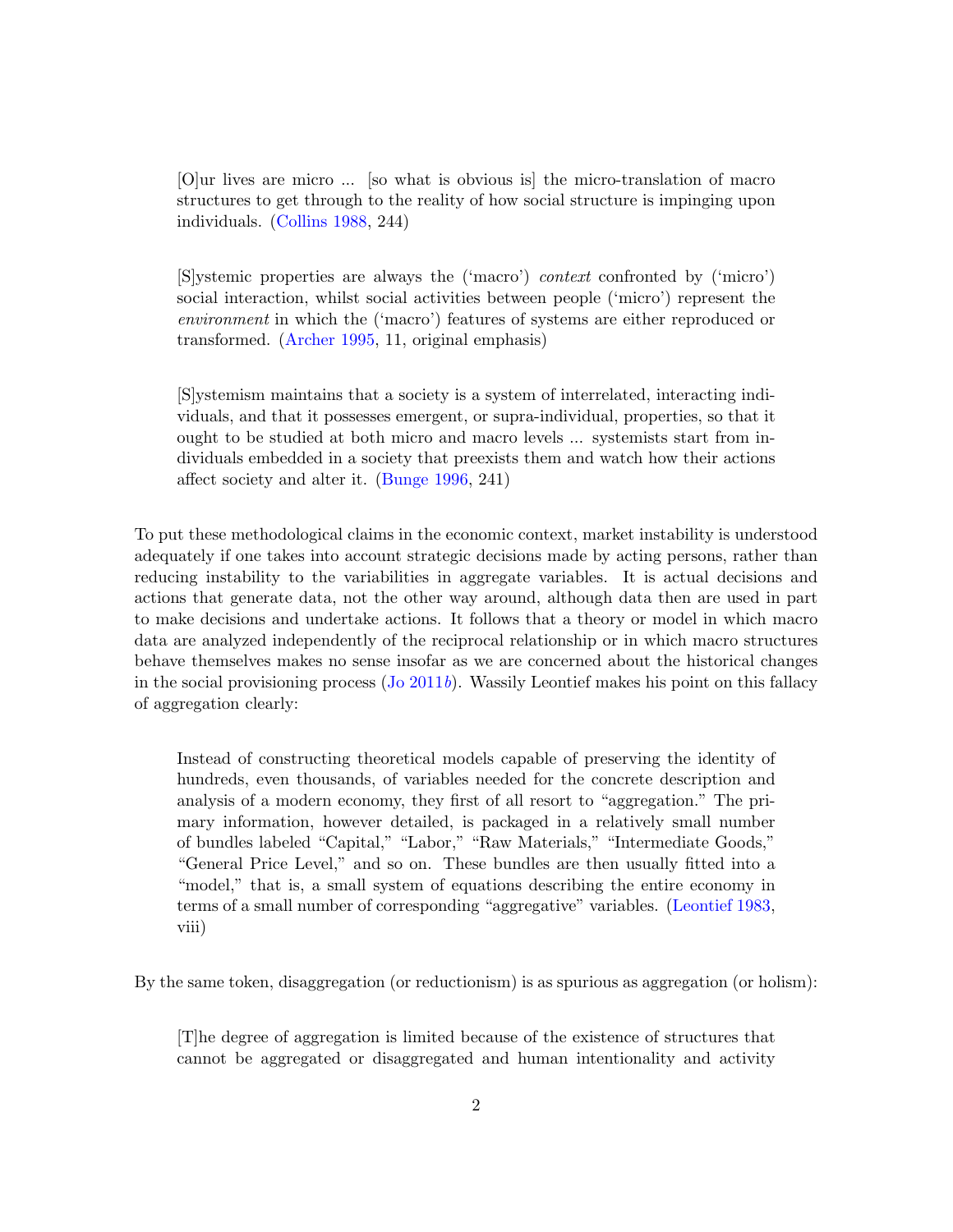which are both differentiated and specific. As a result, historical theories are neither aggregate theories where the differentiation among the causal mechanisms, structures and human agency disappears; nor such disaggregated theories where causal mechanisms, structures and human agency are individual-event specific and hence of small interest. (Lee 2002, 801)

Grounded in the foregoing methodological commitments shared by various traditions in heterodox economics,<sup>1</sup> this paper explores going enterprises' cooperative actions to control markets through social networks. It is argued that 1) market institutions are created and controlled by business enterprises and the state, that 2) competition and cooperation among business enterprises are two sides of the same coin, that 3) competition is regulated, and hence that 4) market instability is managed, if not eliminated, by those who control the market.

With this objective, this paper is structured as follows. The next section delineates the mainstream theory of market competition which is disconnected from the reality because the relationship between the business enterprise and the market is misplaced. By contrast, the heterodox approach offers that the business enterprise and markets are socially constructed and thereby socially controlled. The third section delves into three modes of control. In so doing, the managed competition thesis is proposed by incorporating three modes of control corporate governance, market governance, and market regulation—in an integrative manner. The final section concludes the paper.

# 2 The Business Enterprise and the Market: Contending Approaches

#### 2.1 Self-Control of Markets: The Case of Neoclassical Economics

If the business enterprise is viewed as an optimizing individual making a living in logical time, the concept of market control is virtually redundant. Instead, it is the market that controls itself. To be precise, a given 'structure' of markets defines what the enterprise has to do to meet the optimality condition. What remains in the market is an impersonal, machine-like, agent that is taken out of the social and historical context.

<sup>&</sup>lt;sup>1</sup>This is not to say that most heterodox approaches share such a methodological position. Rather this position is taken by a relatively small group of heterodox economists, in particular heterodox microeconomists who are most concerned about establishing economic theory linking micro and macro levels. Most heterodox macroeconomists stop short of linking the micro and the macro. As a result, the importace of agency in economic theory is lacking. For this issue, see Lee and Jo (2013).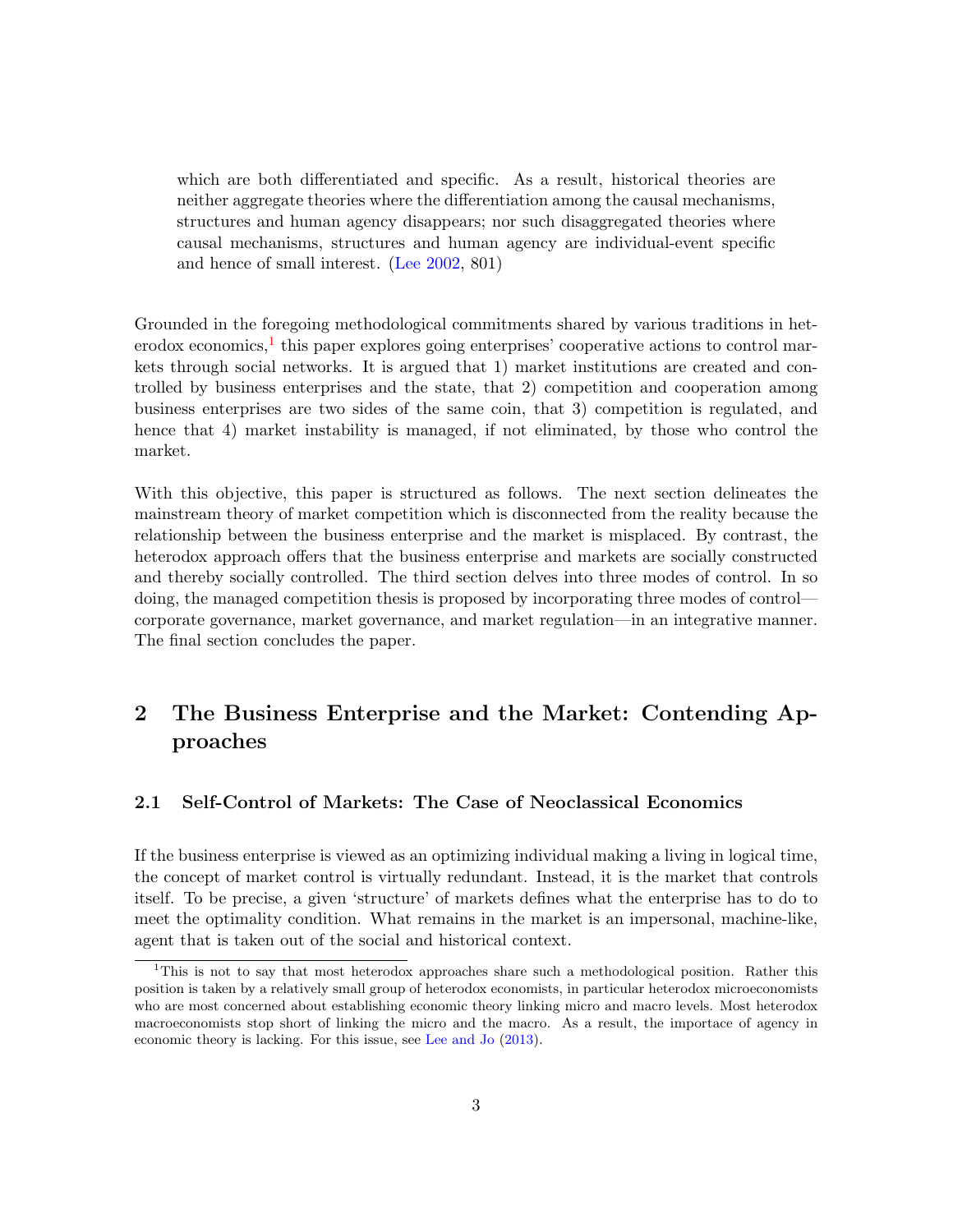For example, a price is given to a firm in the competitive market and, thereby, the optimal quantity produced/sold for an individual firm is determined accordingly and automatically. A single firm in the monopolistic market determines the market price and quantity. Note here that the monopolistic 'structure' should be known *a priori* and fixed to explain how this single firm endowed with complete market power 'controls' price and quantity. The boundary between the market and the firm disappears. It goes without saying that the same principle applies to oligopoly or any other structures of the market. Consider the Cournot or Stackelberg oligopoly model. The market is equally divided by two identical firms or the one firm is designated as the leader and the other is the follower. Once a structure of the market is known, the rational behavior of the firm follows. There is no need to consider what happens inside the firm and in the market.

The question that how such a rule of game is established and altered entirely eclipses in the neoclassical theory of the market. This is because a change in the market structure is the 'natural' outcome of 'universal' optimal decisions, and because logical time and calculable uncertainty eliminate strategic decisions qua agency. That is to say, the distinction between the firm (an agent) and the market (the structure) is unnecessary. Consequently, the neoclassical theory of the firm coupled with the efficient market theory, not surprisingly, not only remains mum on market control with the unquestioned premise that the market controls itself.

Similarly, the new institutionalist theory of the firm in which the business enterprise is treated as a transaction cost minimizing entity fails to offer an historical account of market control, since not only is the business enterprise in parallel with the market, but also the structure of the market is assumed to be efficient. If it is an efficient, self-controlling 'institution', the market should not be controlled. Perhaps the only story of control that can be told from the new institutionalist perspective is the self-control of the business enterprise by means of the optimizing behavior of rational principals (owners) and of rational agents (management and workers) given technical constraints (that is, asset specificities). It follows that resulting outcomes and the organizational structure of the business enterprise are efficient. Otherwise, there is no reason for the enterprise to exist in the market. Apparently, such a corporate control theory is inadequate in explaining recurrent corporate scandals, unexpected bankruptcies, and various social networks among enterprises. Even the addition of bounded rationality to the set of core mainstream assumptions, although it allows agents to make errors, does not alter the optimal decision making principle since bounded rationality or the lack of information only increases the cost of contract which could be optimized by rational individuals (Fligstein 2001, 172-6; Groenewegen 2004; Lazonick 2012; Mayhew 1998; Soederberg 2010, 47-51; Widmer 2011, 683).

In summary, mainstream theories of the firm/market posit that the market is not the object to be controlled, but something to be taken for granted as a natural and universal constraint of economic activities. The market rules the roost. The faith in the market system as *the* efficient resource allocator prevents faith-holders from explaining actually existing social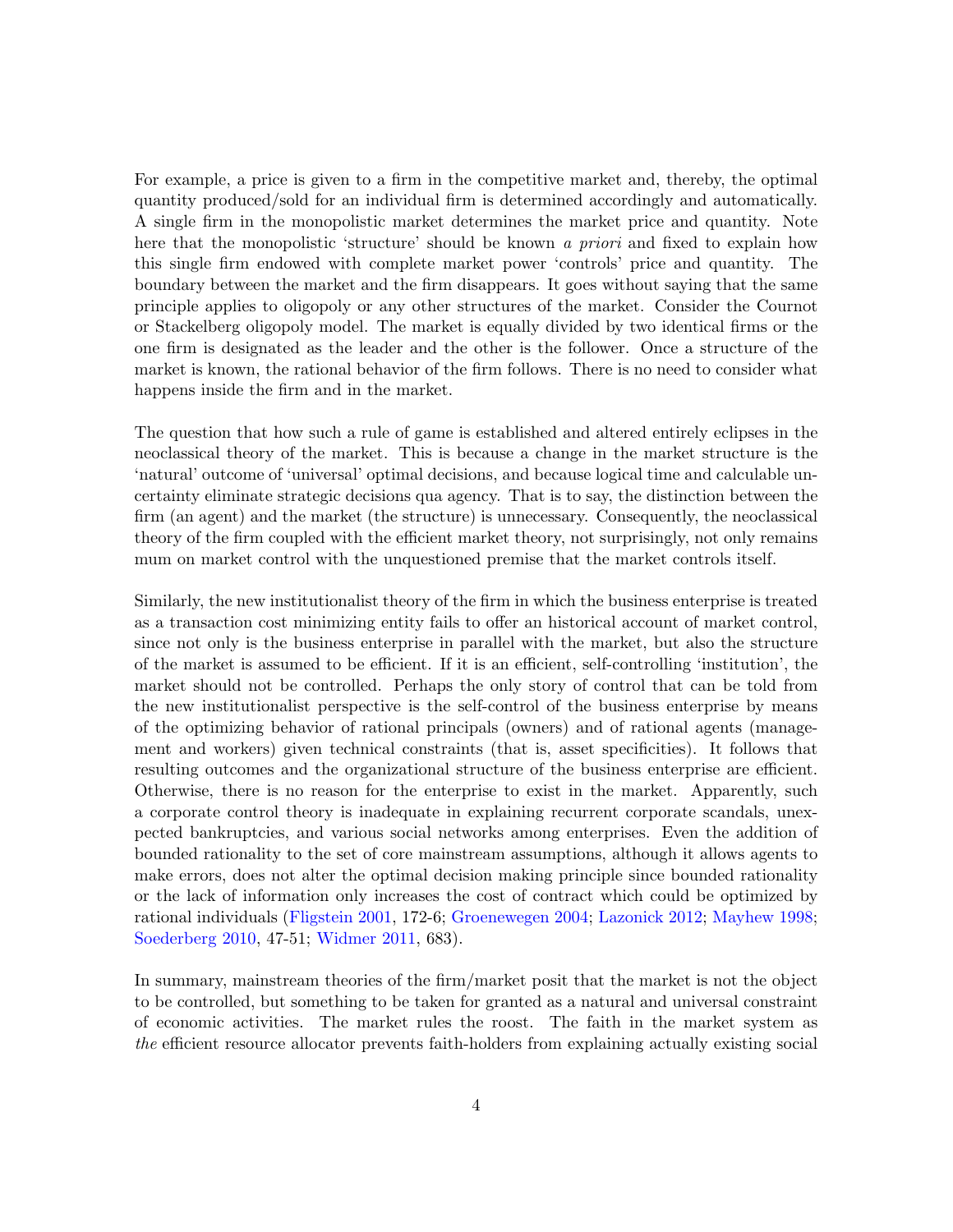institutions and networks of control and, thereby, from envisioning an alternative mode of provisioning (Cumbers and McMaster 2012; Jo, Chester and King 2012).

## 2.2 Control of Markets by the Business Enterprise: A Heterodox Economic Approach

#### 2.2.1 Going Enterprise and Control

Optimizing enterprise behaviors are incompatible with the concept of market control, since the latter presupposes the survival and reproduction of the business enterprise in historical time and in the social context—its historical emergence, its socio-economic power, and its actual decision-making mechanisms. In order for the analysis of market control to be adequate and relevant with a close reference to fundamental uncertainty and instability, it is necessary to conceptualize the business enterprise as a going concern. The going enterprise operating in historical time on a continuous basis implies that it is a real entity, an emergent organization, and a social agent that is not only embedded in but also controlling, individually or collectively, a particular market. To be a going concern, the business enterprise is required to control itself and others by making and enforcing working rules. To control itself, it needs to be structured—e.g., a production structure (a "going plant") and a managerial structure (a "going business"). To be able to control others, a going concern needs power granted by law or acquired as a result of past activities. The latter further implies that the business enterprise cannot be separated from the surrounding provisioning process (Veblen 1904; Commons 1974, Ch. 5; Eichner 1976, Ch. 2; Ramstad 2001; Lee 2010; 2012).

The business enterprise as a real entity, as opposed to a hypothetical optimizing firm, encapsulates that it is born, lives, and dies independently of the lifespan of constituting agents, and that it engages in an array of continuous activities so as to survive and reproduce itself over an extended period of time. To this end, strategic decisions, as opposed to optimal decisions, are put into practice. Two classes of strategic decisions are identified. Firstly, enterprise's habitual conducts reflect fundamental uncertainty in that entrepreneur-decision makers often have no choice but to rely on instituted habits (or working rules of accounting, costing, and pricing) within the enterprise given unknowable future and the fallibility in their decisions. Habits or routines thus suggest that the decision-making process is both path-dependent and forward-looking. Secondly, the survival and growth of the enterprise under fundamental uncertainty and instability also requires momentous decisions in a strategic manner, which could be pernicous to the life of the enterprise itself (Veblen 1898; Hodgson and Knudsen 2004; Lee 2012).

Being an emergent organization, the business enterprise emerges out of the interactions of involving actors, but it cannot be reducible to them. The business enterprise has its own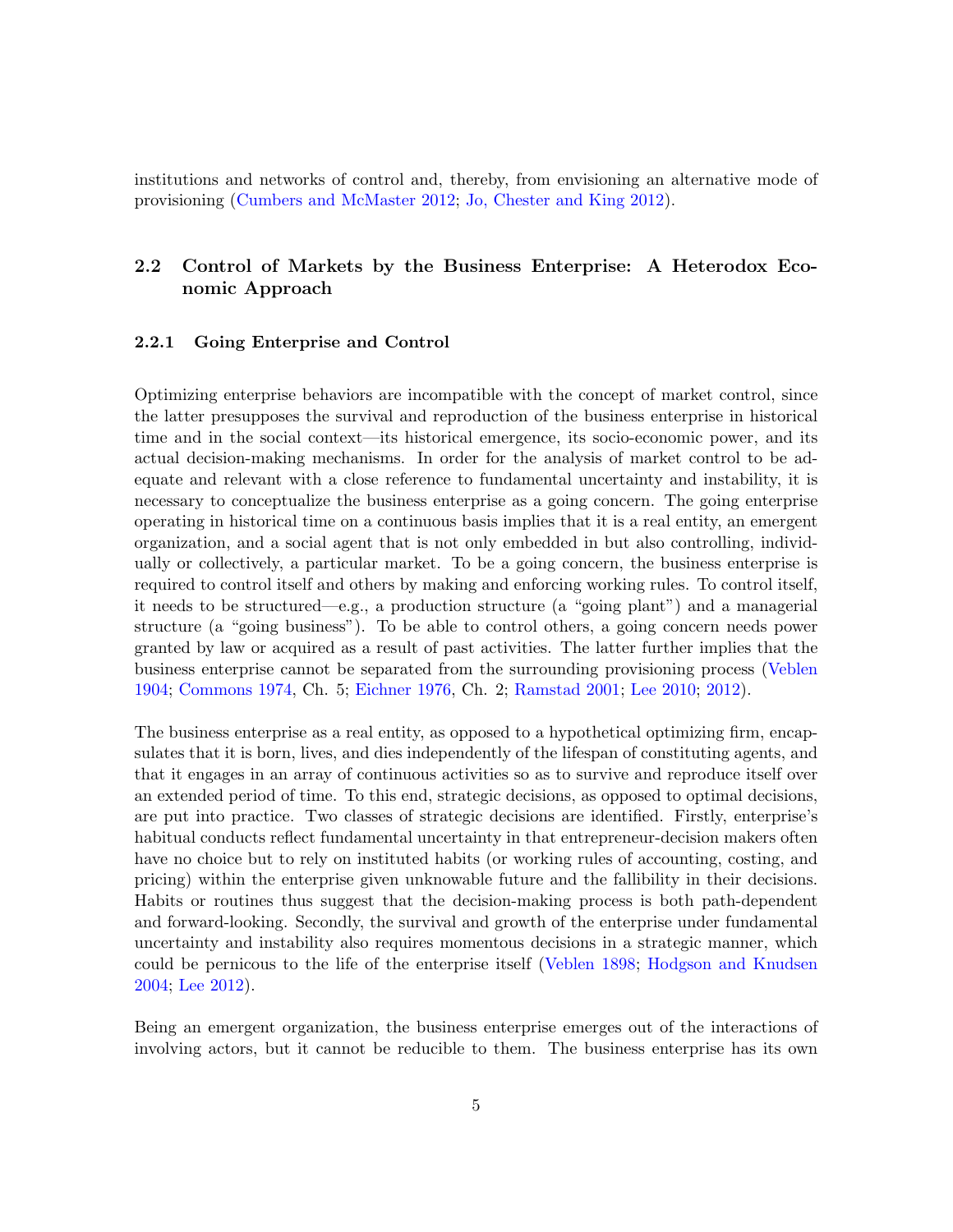capability which gives it a life with goals and means that are not necessarily consistent with those of individual owners, managers, and workers (Lawson 2003, 43-4). On this score it is implausible that the enterprise is conceived as a profit-maximizing individual, that optimal business decisions are made in the sole interest of owners, or that the interests of owners and managers are conflated through efficient markets. Such an implausibility is, however, legitimized by the mainstream theory of the firm. More specifically, the shareholder value theory places the market above all the acting persons and, thereby, obscures deliberate enterprise activities and other social forces that control the market (Ho 2009, Ch. 4; Soederberg 2010, Ch. 3).

Emergent properties also suggest that the business enterprise is a social agent that is socially created and managed. A case in point is the creation of the corporation in the 19th century, which was rendered possible by the political-legal process in the interest of the emerging industrial capitalists as well as the rentier class. Since then the corporate form of the business enterprise has obtained its dominant position in economy and society by virtue of the creation of liberal values, norms, and ideologies that were necessary to legitimize corporate activities. Another case is the making of various social networks such as cartels and trade associations that are established to gain control over markets in which those members are participating (this point is elaborated later). Embedded in the capitalist society the business enterprise as a social agent has social lives connected through social networks. All business activities are, therefore, social in the sense that their actions take place and have meanings only in the social context (Polanyi 1968; Gruchy 1987; Lee 2012; Ireland 2010; Jo 2011*a*).

#### 2.2.2 Market and Control

Like the business enterprise the market is a social creation. The capitalist market is created and managed by the ruling class of society through the capitalist class agency (that is, the business enterprise) in conjunction with the capitalist state. Since the business enterprise must generate cash flows for the sake of survival and reproduction, there must exist continuous flows of market transactions denominated in state money. The continuity in the flow of profits, goods, and services requires the stability in the market provisioning process. And the stability, in principle, requires working rules, rule-makers, and an array of actions of control following the instituted working rules. Therefore, a market is a social structure which is subject to change if the dominant agent or the rule-maker wishes to do so.

The view of the market as a social structure illustrated above is shared by most traditions in heterodox economics. For example, a monetary production economy is inherently unstable due to fundamental uncertainty and volatile expectations that result in the fluctuations in effective demand (Keynes 1936; Minsky 1986); the industrial society dominated by business institutions and business principles is prone to disturbances in a chronic manner (Veblen 1904; 1921); the capitalist economy is moving toward a secular stagnation as a result of its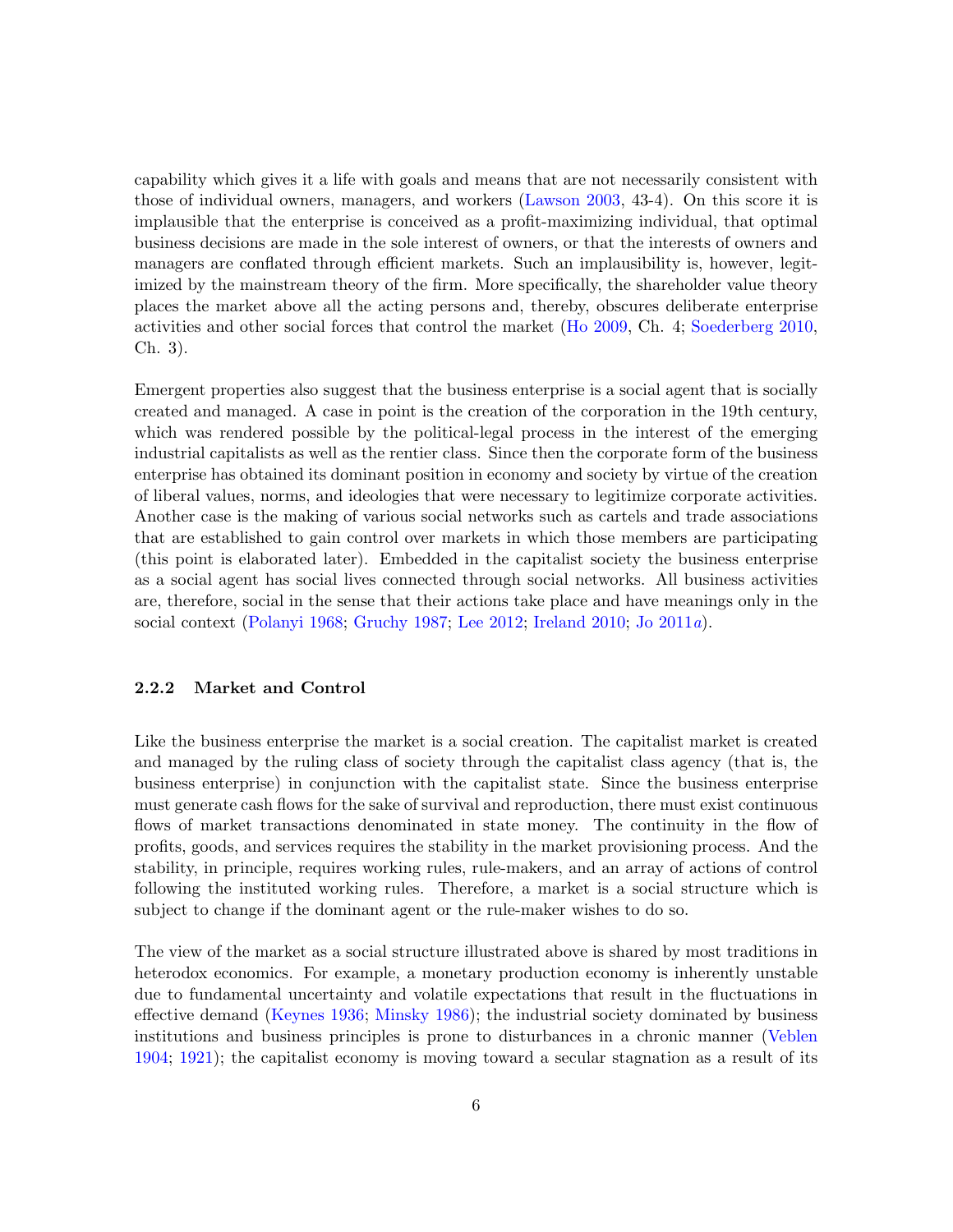normal functioning coupled with the tendency of industrial concentration (Baran and Sweezy 1966; Steindl 1952); and the class-based capitalist system is its own gravedigger due to class conflicts and the capitalist laws of motion (Marx 1990; Marx and Engels 1848). From those heterodox perspectives on the capitalist system it follows that while the instability of the market system is unavoidable, it can/should be contained by various means of control if the ruling actors of the society desire to maintain the existing socio-economic order. Otherwise, an alternative provisioning process should replace the existing one. The next section delineates how the business enterprise and the state control the market.

# 3 Market Control and the Managed Competition Thesis

### 3.1 Three Modes of Market Control

Foregoing discussions from the heterodox economic perspective have given us an obvious reason why the capitalist market system and the business enterprise therein require control. To make a long story short, instability in the social provisioning process is the outcome of normal functioning of the capitalist market system and, consequently, the social life and material welfare of social agents connected through a multitude of socio-economic relations are vulnerable. Market control, as evidenced by abound historical occasions, saves private business enterprises by stabilizing the market. This is the main purpose of market control, which is almost completely ignored by mainstream economists and market fundamentalists alike. Market control is undertaken by those who benefit most from it—the business enterprise seeking survival and expansion as well as the state seeking social stability. These dominant capitalist class agents are side by side insofar as they pursue the stability in their own going concerns. It follows that the interest of the working/dependent class is, although they are most severely influenced by instability, taken into account only if it is necessary for the ruling class to protect its own vested interests. In this regard, market control or any other control by the ruling class is in its nature conservative.<sup>2</sup> In plain words, a market does not control itself, its constituents, and surrounding institutions, although the neoclassical theory of the firm/market assumes otherwise. It is the interactions or often cooperations between dominant agents of the time that control and, hence, reproduce or transform the market (Veblen 1923; Kolko 1963; Eichner 1969; Meyer 1986; Fligstein 1990; 2001; Prechel 2000; Rosenberg 2001; Jo 2011*b*; 2013; Lee 2012).

Then the question boils down to how markets are controlled for the purpose stated above in the face of cyclical market instability. On this question economists of heterodox persuasions

<sup>2</sup>A "conservative triumph" is Gabriel Kolko's (1963) interpretation of the "progressive era" in the United State in the early 20th century. He argues that "there was an effort to preserve the basic social and economic relations essential to a capitalist society, an effort that was frequently consciously as well as functionally conservative" (Kolko 1963, 2).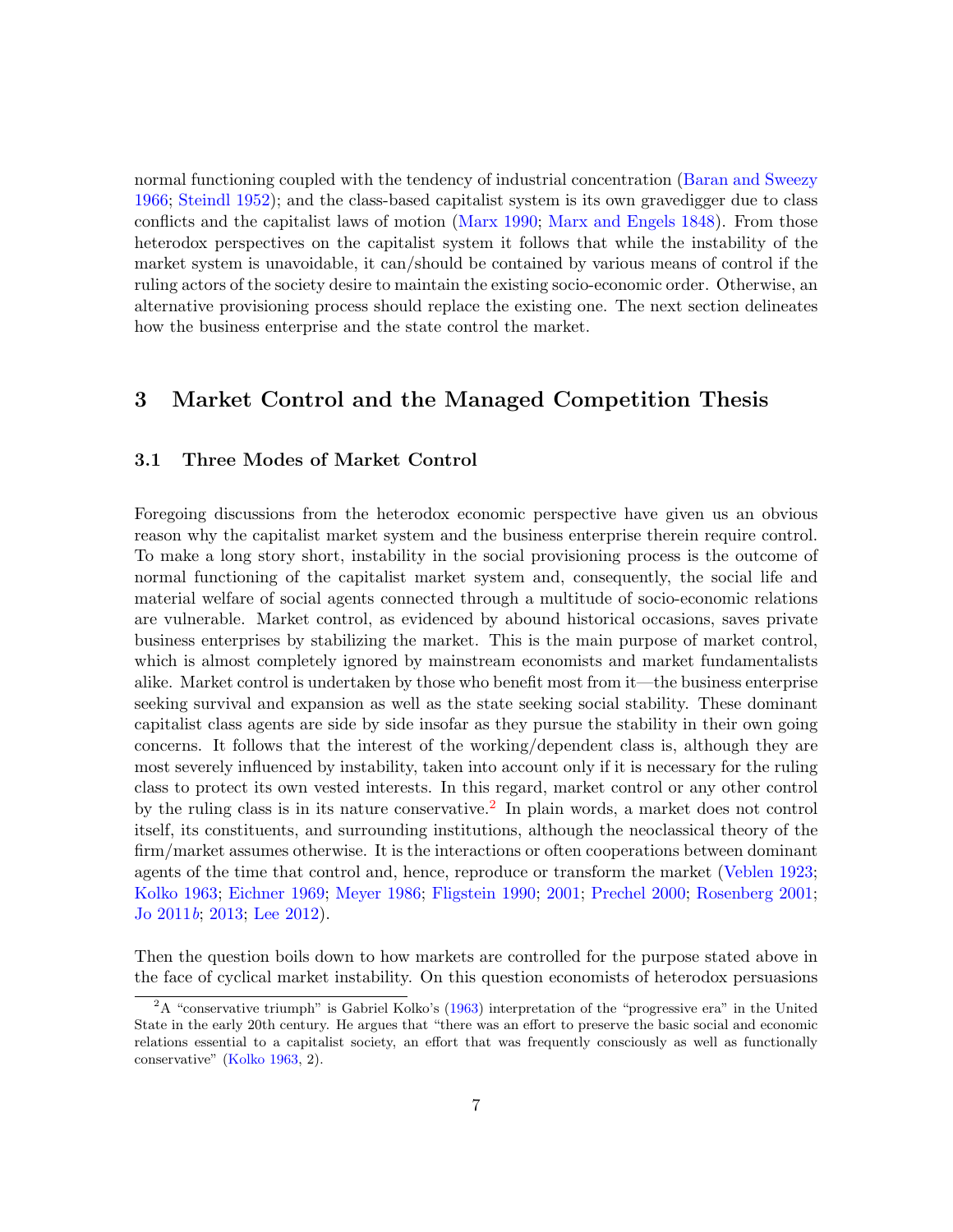and economic sociologists, in particular, have gone to great length as referenced above and below. Three interrelated, but distinctive, modes of control can be distinguished conceptually and historically—that is, corporate governance, market governance, and market regulation.<sup>3</sup> Here I define market governance as an array of cooperative enterprise activities aiming at controlling the market by means of establishing social networks within the market, while market regulation refers to government's legal enforcement or establishing regulatory institutions in a particular market. Corporate governance is also to be treated as part of market control to the extent that the organizational structure of a corporation is managed in order to secure profitability and reproducibility of the private enterprise, which is directly linked to the changes in the market.<sup>4</sup>

#### 3.2 The Managed Competition Thesis

An alternative thesis proposed here from the heterodox microeconomic perspective is that all three modes of market control are required by business enterprises with the help of the state so as to cope with market instability. All markets, whether competitive or otherwise, constituted by going concerns, whether big or small, involve "managed competition" (Lee 2013), "regulated competition" (Lee 2012; Berk 2009), $5$  or "controlled competition" (Pribram 1935),<sup>6</sup> rather than the degree of competition or market structure determines market prices (through profit-markups) and enterprise activities. That is, the market (and competition therein) is not only regulated by the state, but also controlled by business enterprises through various cooperative social networks and organizations. Competition and control coexist in the form of managed competition. Market control is not contradictory to market competition from the vantage point of managed competition (Fear 2006). These propositions of the managed competition thesis are, as delineated later, derived historically and because of the

<sup>&</sup>lt;sup>3</sup>Other groupings of corporate/market control have also been used. For example, Baskoy (2012) include all three modes of control in the name of "market governance," with a more emphasis on market regulation and less on market governance by business enterprises. Fligstein (1990) proposes three modes of control in a chronological manner—that is, direct control of competition (mid-to-late 19th century), manufacturing conception of control (that is, discouraging competition through raising costs in the early 20th century), and finance conception of control (that is, evaluating corporations in terms of its financial value since mid-20th century). These modes of control are examined in this paper, but not in the same manner.

<sup>&</sup>lt;sup>4</sup>In the mainstream economics literature, the main goal of corporate governance is establishing a set of rules that would motivate participating actors such as owners, management, and workers in the interest of the corporation (Dixit 2008). Such a conventional view presumes the corporation as a stock-value maximizing entity operating in an efficient market. It does not explain, as argued earlier, how changes in the corporate structure are connected to the structurally unstable market process and to other modes of control. As argued in the present paper, stock-value maximization is rendered impossible under fundamental uncertainty.

<sup>&</sup>lt;sup>5</sup>This term was coined and developed by Louis D. Brandeis in the early 20th century.

<sup>6</sup>There are slight variances in the meaning of these terms used by different authors in different times. Suffice it to say that, however, all these approaches to competition reject the traditional dichotomy between competition and control and, instead, focus attention to cooperative actions between private enterprises and the state. The term"managed" competition is preferred in the present paper to the extent that this term lays stress on cooperative qua strategic actions of the business enterprise.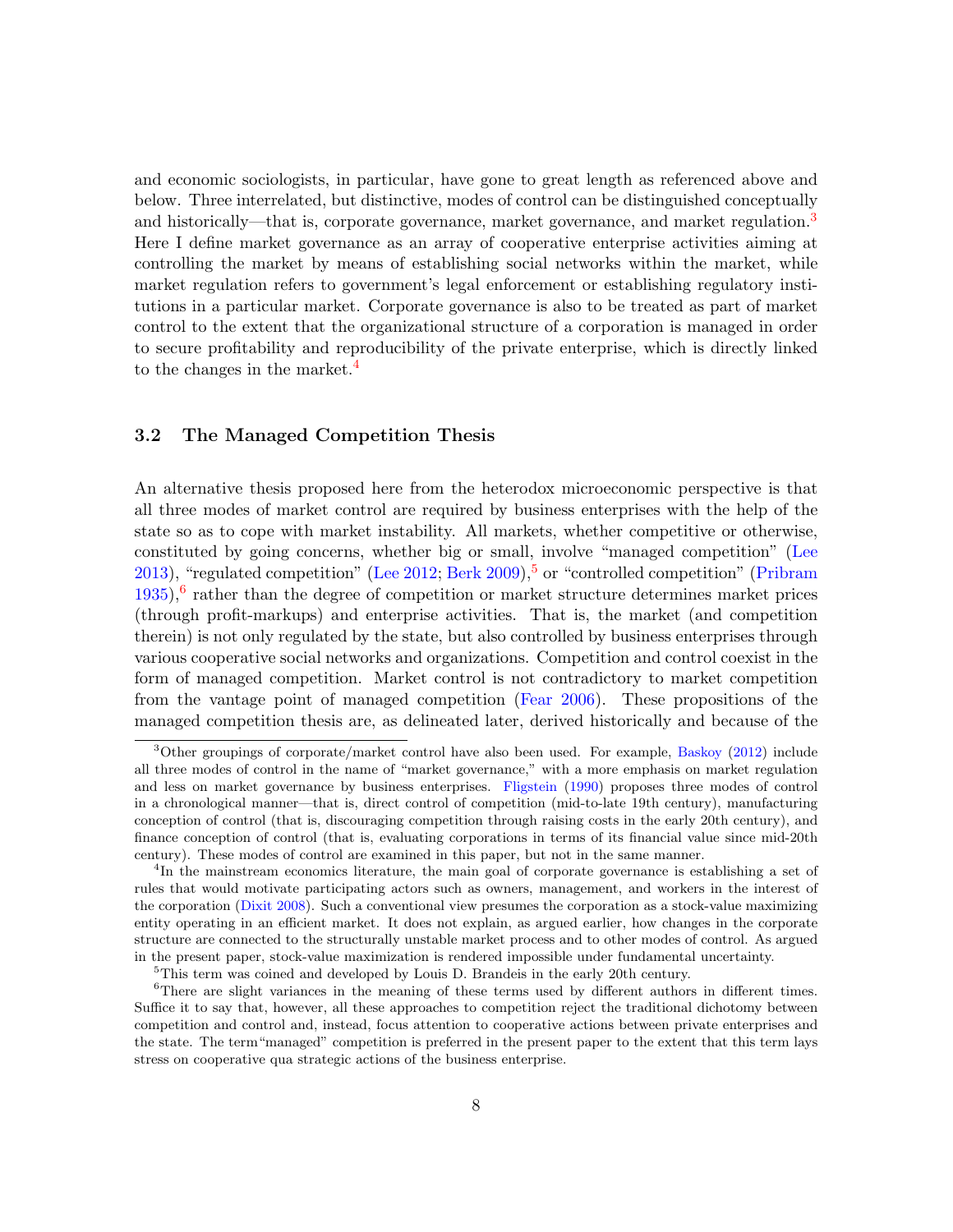very reason the thesis is historically contingent.

Aside from the historical relevance of the thesis, some theoretical implications are worth mentioning in order to distinguish the thesis from other traditional approaches to market competition/control. Firstly, the thesis reverses the conventional causation that runs from structure to behavior. Instead, it is the strategic decisions that drive the life-and-death struggle of agents against fundamental uncertainty and instability. In doing so markets are controlled and the changes in the market structure follow. The thesis thus runs counter to the neoclassical theory of competition in which a given market structure rules the roost, and in which the market structure is the taken-for-granted constraint for all individual optimizers. Likewise, although it arises from a completely different theoretical tradition, the monopoly capital school's argument that the given degree of competition sets the stage for enterprise behaviors and market outcomes—price and quantity—becomes theoretically questionable (Bina 2012; Lee 2013). What the thesis implies is that the existing market structure is subject to transformation. The characteristic and direction of the change is of course largely influenced by the dominant actor of the time. Therefore, as Gabriel Kolko observes, "[i]t was never a question of regulation or no regulation, of state control or laissez faire; there were, rather, the questions of what kind of regulation and by whom" (Kolko 1963, 4).

Secondly, the managed competition thesis is reinforced by the administered price doctrine, and *vice versa*. The gist of the doctrine first theorized by Gardiner Means is that a going enterprise in the manufacturing sector in particular requires stable flows of profits that is assisted by price stability; thus product prices are determined and administered by the enterprise with a given, but not fixed, target rate of profits and a flow rate of output. But this is not the sufficient condition for them to be a going concern. In addition, going enterprises in the market organize themselves in order to achieve their own goals. The behavior of enterprises (e.g., adopting a common costing/accounting principle) and the outcomes of markets (e.g., a common price, quota) are coordinated by market governance organizations such as trade associations and cartels. It goes without saying that the establishment of those organizations are granted by the state. Therefore, competition is managed, markets are controlled, instability is reduced (if not eliminated), and business enterprises are ongoing (Lee 1998, Part I; Samuels and Medema 1990; Kregel 1980; Howe 1972-3). To quote Means:

I [Means] regard administered prices as a good thing. They make for economic efficiency. I doubt if we could have the efficiencies of modern industry without administered prices. The big mass-production corporations could not operate without administered prices. (Means to Jerry Cohen, 20 March 1964. p.2.; quoted in Samuels and Medema (1990, 63))

In a nutshell, in view of the managed competition thesis coupled with the administered price doctrine, prices do not coordinate enterprise activities. Prices arise in the course of strategic,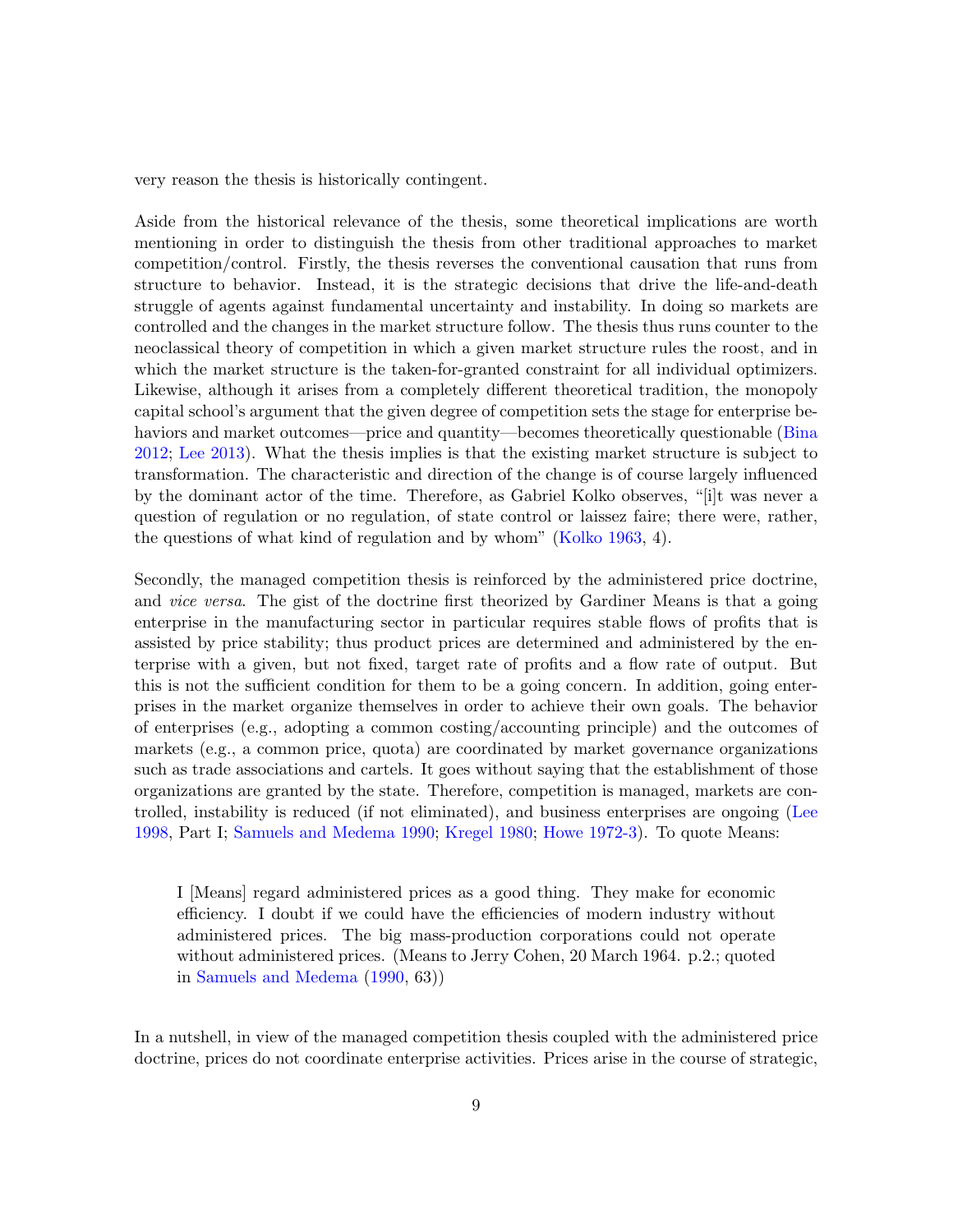cooperative, and organized enterprise activities. Resulting prices do not clear markets. Nor does the market control itself and participating enterprises. Our thesis thus frees us from the straitjacket of market fundamentalism. And the argument that market control is pernicious to private enterprises appears to be 'artificial stupidity.' In what follows we will illustrate the historical relevance of the managed competition thesis with a focus on the connection between three modes of control.

Let us consider, albeit briefly, a series of actions and reactions undertaken by private enterprises vis-`a-vis the state in response to the cyclical instability in the market. Circa 1850 the modern corporate form of the business enterprise was established by law—for example, the British corporate law coupled with limited liability in 1844 and the first U.S. corporate law in 1855 (the state of Delaware)—in the interest of emerging industrial and financial capitalists after the industrial revolution. The rapid growth in the number and size of the corporations at the early stage of industrial capitalism gave rise to intense industrial competition that was translated into increasing instability in the market as well as decreasing profitability on the corporate side. Encountering such troubles, corporations organized themselves or forced "rival enterprises to come to terms" (Veblen 1904, 32, fn.1) in the form of trade associations and cartels, which aimed immediately at avoiding price wars (e.g. via price fixing) and aimed ultimately at reproducing themselves via reduced instability. Avoiding prices wars, going enterprises competed with each other on different grounds—such as investment, financing, production technology, advertisement, and the like that could improve industrial-cost efficiency (Lee 2012, 169). Such a mutifaceted market governance scheme was, however, insufficient to achieve the ultimate goal. Occasionally, coalition arrangements were accompanied by tariff protection and export subsidies granted by the government. Moreover, individual enterprises made all sorts of efforts to rationalize themselves to improve industrial efficiency. Even the German government promoted "rational" monopoly with the rationale that it was more rewarding than wasteful competition (Clapham 1963, 303-14). That is to say, "[i]ronically, contrary to the consensus of historians [and economists alike], it was not the existence of monopoly that caused the federal government to intervene in the economy, but the lack of it" (Kolko 1963, 5). With regard to the reorganization of enterprises, it should be noted that owner-entrepreneurs like Cornelius Vanderbilt, John D. Rockerfeller, and J.P. Morgan undertook mergers that were mostly horizontal integrations in order to gain control over existing competitors. In the course of mergers and acquisitions, holding companies and trusts emerged.

All of such maneuvers—that is, managed competition—led to the first Great Merger movement (1897–1904) after the depression of 1893. As a result, big corporations emerged in major industries in the U.S.—e.g., metals, food products, petroleum, railroads, chemicals, transportation equipment, fabricated metal production, machinery, and bituminous coal. The industrial consolidation also nourished speculative activities and the emergence of Wall Street bankers.<sup>7</sup> However, the Merger Movement and temporary prosperity were closed by

<sup>7</sup>On a side note, it then may well be that the tendency toward the financialization of capitalist economy or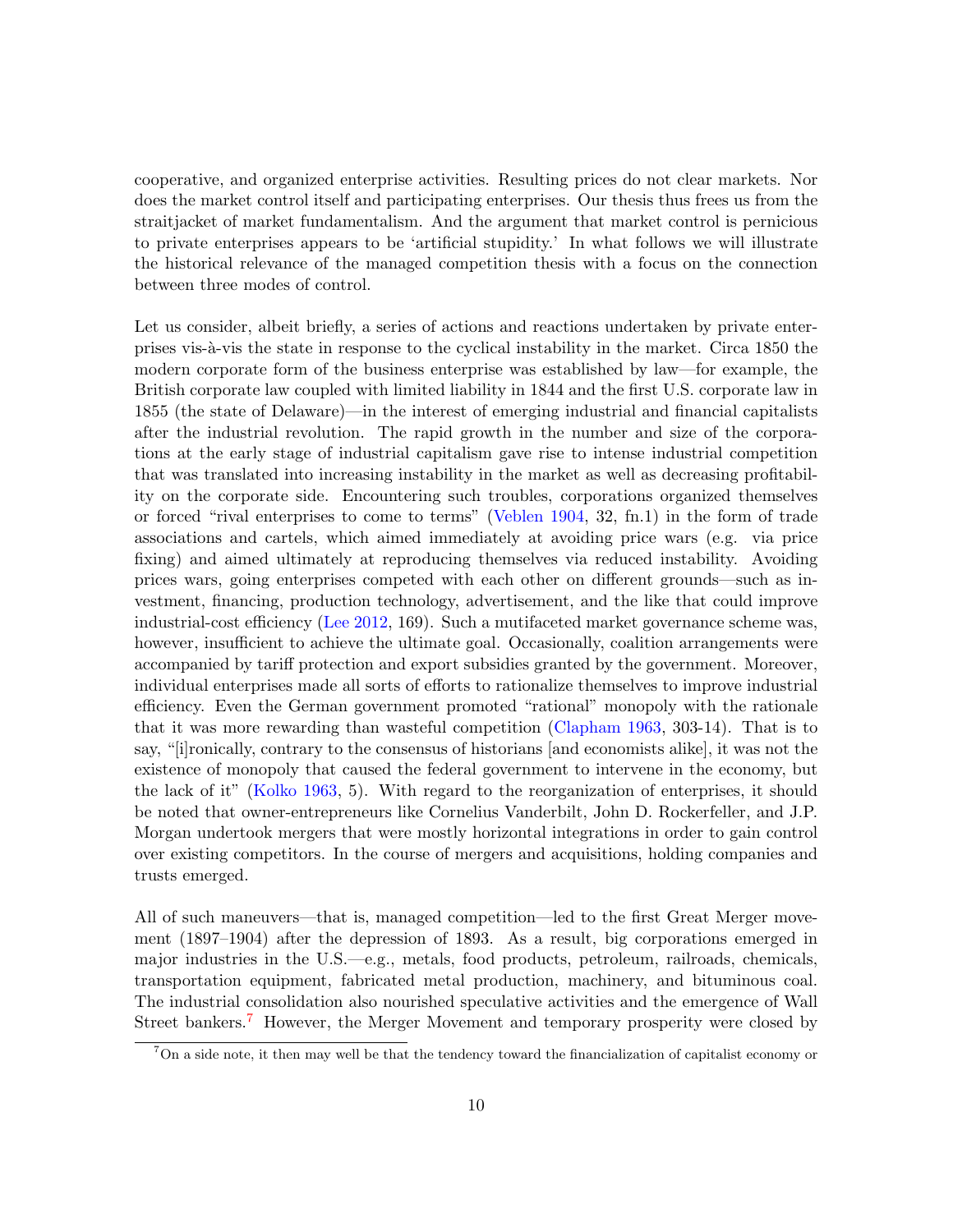the (Rich Man's) Panic of 1907, which led to further concentration in industry via the second merger movement (1922–1929). Into the era of "credit economy" entered capitalism thereafter (Veblen 1904). On the other hand, the U.S. government responded to severe instability in the market system by establishing the Federal Reserve System (1913). Nevertheless, the capitalist system could not escape the Crash of 1929 and the Great Depression that was followed by the Glass-Steagall Act (1933), the creation of the Federal Deposit Insurance Corporation (1933), and the New Deal (1933-6) (Eichner 1969, Ch.1; Blair 1972; Ganley 2011; Fligstein 1990). History is replete with similar purposeful actions, unintended outcomes, and responses along with cyclical instabilities or crises.<sup>8</sup>

History is, however, never pre-determined, but open-ended because of purposeful social agents. Cyclical market instability is kept in check by the control of markets in the interest of going enterprises and the state. So they undertake an array of concrete and real actions such as increasing market share, increasing profit mark-up, innovating production process, developing new products, creating new markets, entering new markets, and seeking government support (Lee 2012, 166). These actions have real effects on markets, industries, and the economy as a whole via emergent social networks like cartels in various forms: for example, contractual or conditional cartels, patent cartels, discounting cartels, tender cartels, customer cartels, territorial cartels, quota cartels, price cartels, syndicates, import/export cartels, recession cartels, and so on (Fear 2006, 6). As a consequence, markets are stabilized, the vested interest of the ruling class is protected, and the capitalist system survives thus far. Indeed, it is "improvement" from the viewpoint of the ruling class. That is to say,

all human institutions are susceptible of improvement, and the course of improvement may now and again ... result in supersession and displacement. And doubtless it is all for the best ... for the good of business, more particularly for the profit of big business (Veblen 1921, 49).

As capitalism has evolved, three modes of control have changed their appearance due to new social institutions, rules, and culture. What is not changing is the fact that a going enterprise has to wrestle with increasing instability because it is central to their survival and reproduction. Self-control (corporate governance), cooperative control (market governance), or governmental control (market regulation) alone has never been successful for the reproduction of individual going concerns, of the market, and of the economy as a whole. As

the financialization of non-financial enterprises is deep-rooted in capitalism. Financialization might increase monetary profits. It, however engenders the stability and viability of the social provisioning process in which financial gains are generated. As noted earlier, such a self-destructive characteristic of the capitalist system was what Marx, Veblen, and Keynes anticipated. And this is supportive of the present argument that the control of economy (and markets therein) should be exercised by the social class that benefits most from financialization. For the detailed discussion of the reciprocal relationship between financialization and the social provisioning process, see Jo and Henry  $(2013)$ .

<sup>8</sup>On the history and causal explanation of merger waves, I would refer readers to McCarthy (2013).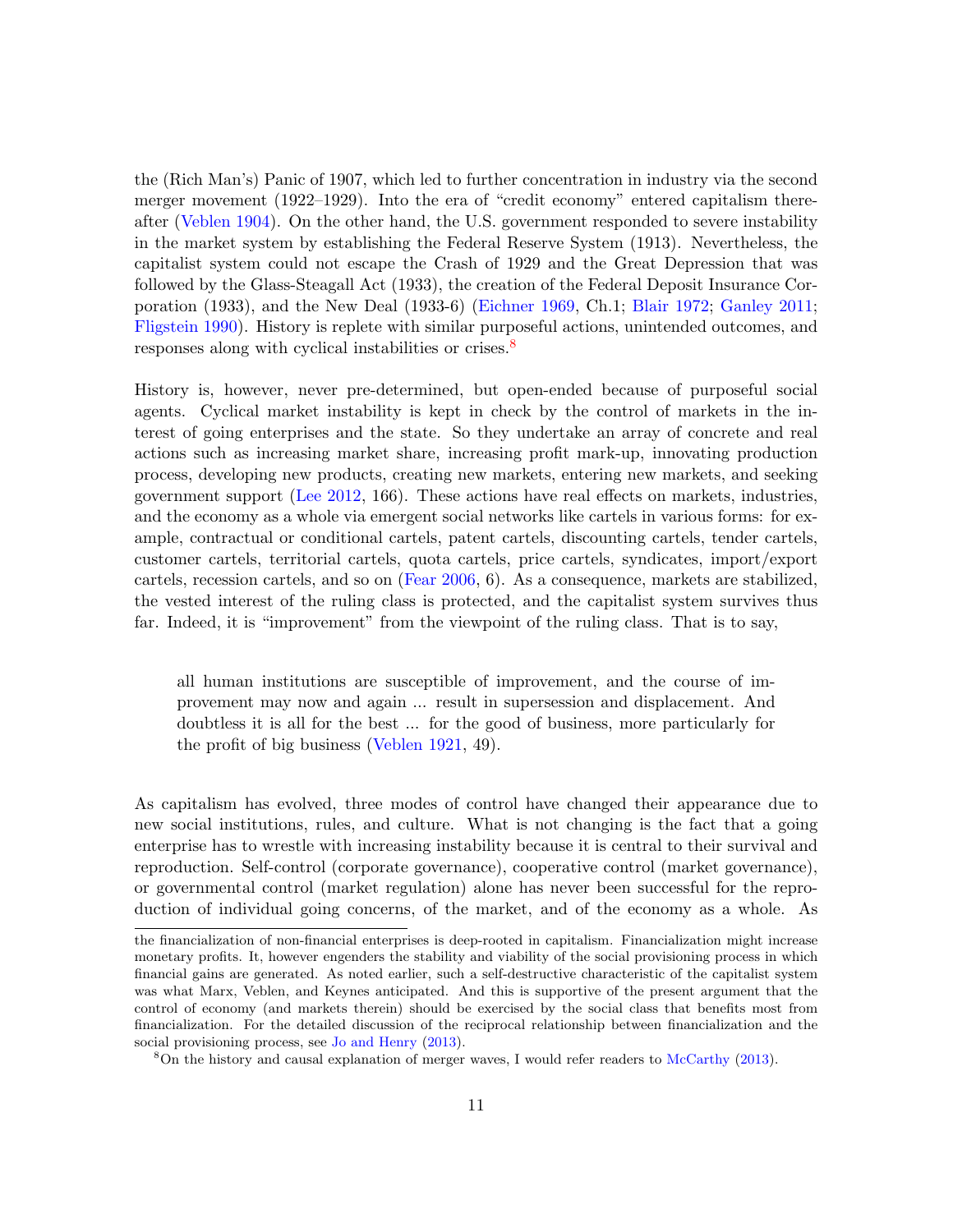illustrated above, all three modes of control in the context of managed competition should be put into place, if the existing socio-economic order is to be protected.

# 4 Conclusion

Market control is fully understood if it is linked to fundamental uncertainty and cyclical instability inherent to the capitalist system. Since the latter are outside the area of concern to most variants of mainstream economists, the former cannot be analyzed by the same sort of economists in a relevant manner. Instead, it is widely believed that the market controls itself, and that rational firms follow a given set of rules defined by the structure of the market. The causality from structure to agency (and thereby the minimal role of agency) is also found in some heterodox economic approaches—e.g., the monopoly capital school. In the present paper this causality is reversed; it is purposeful going enterprises that control the market and change the market structure in order for them to achieve their own goals—survival and reproduction over historical time.

From this vantage point the following question is raised and discussed: How are markets controlled by the business enterprise in the face of cyclical market instability? In brief, going enterprises in coalition exercise their control power over markets, regardless of the degree of competition, via three interrelated, but distinctive, modes of control—corporate governance, market governance, and market regulation. This managed competition thesis further suggests that competition and control are two sides of the same coin, or that, in other words, market control is not contradictory to market competition. In this regard, social networks, such as trade associations and cartels, established by going enterprises are instability-reducing organizations that are conducive to the survival and reproduction of business enterprises. Of course, market control is not the sufficient condition for achieving those goals. It is part of an array of strategic, cooperative, organized actions undertaken by the business enterprise.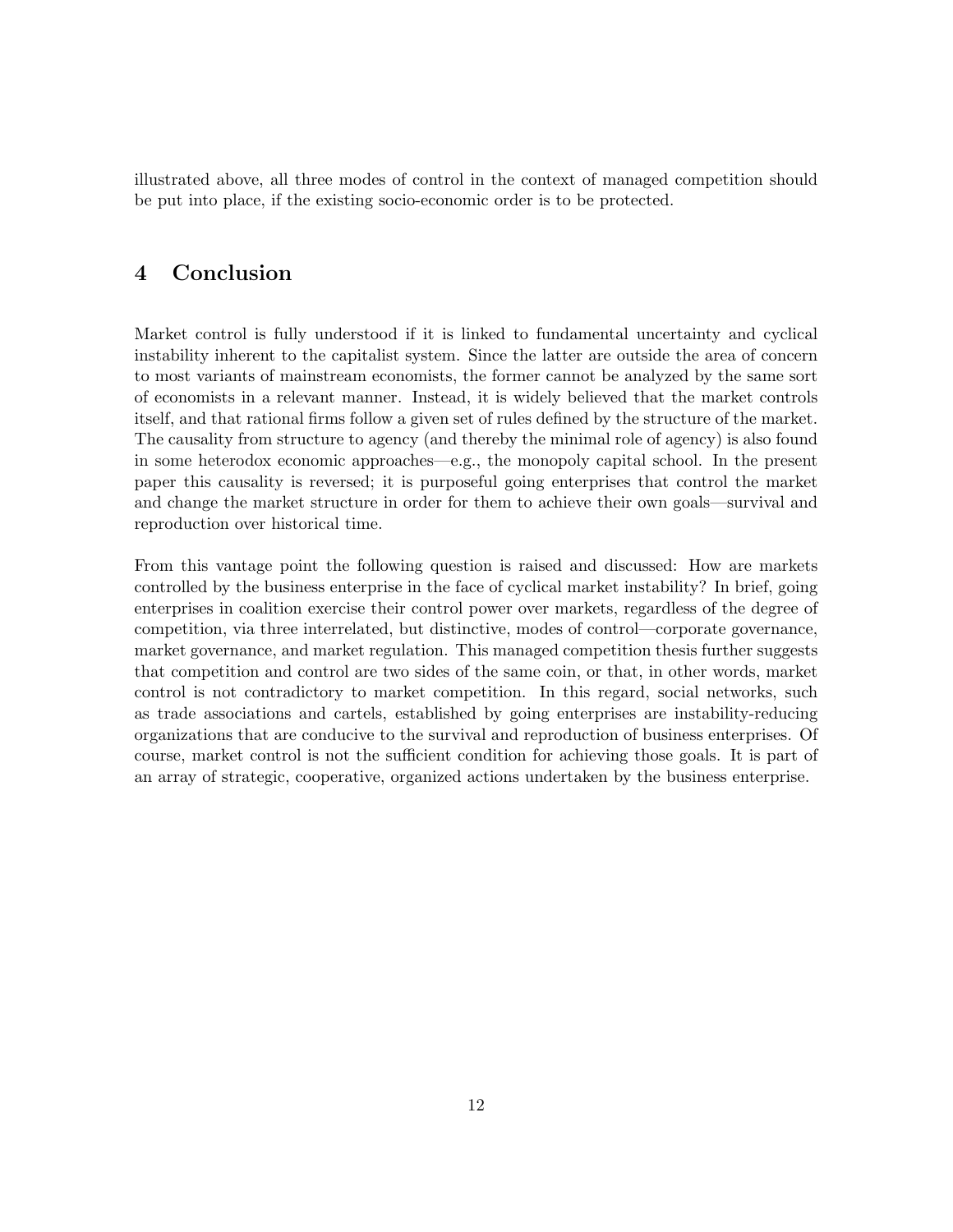# References

- Archer, Margaret S. 1995. *Realist Social Theory: The Morphogenetic Approach*. Cambridge, UK: Cambridge University Press.
- Baran, Paul and Paul M. Sweezy. 1966. *Monopoly Capital: An Essay on the American Economic and Social Order*. New York: Monthly Review Press.
- Baskoy, Tuna. 2012. Market Governance. In *The Elgar Companion to Post Keynesian Economics*, ed. John E. King. Second ed. Cheltenham, UK and Northampton, MA, USA: Edward Elgar pp. 387–392.
- Berk, Gerald. 2009. *Louis D. Brandeis and the Making of Regulated Competition, 1900-1932*. Cambridge: Cambridge University Press.
- Bina, Cyrus. 2012. Synthetic competition, global oil, and the cult of monopoly. In *Alternative Theories of Competition: Challenges to the Orthodoxy*, ed. Jamee K. Moudud, Cyrus Bina and Patrick L. Mason. London and New York: Routledge pp. 55–85.
- Blair, John M. 1972. *Economic Concentration: Structure, Behavior and Public Policy*. New York: Harcourt Brace Javanovich.
- Briffault, Robert. 1936. *Reasons for Anger*. New York: Simon and Schuster.
- Bunge, Mario. 1996. *Finding Philsophy in Social Science*. New Haven: Yale University Press.
- Clapham, John. 1963. *Econmic Development of France and Germany, 1815-1914*. Fouth ed. Cambridge: Cambridge University Press.
- Collins, Randall. 1988. "The Micro Contribution to Macro Sociology." *Sociological Theory*  $6(2):242-253.$
- Commons, John R. 1974. *Legal Foundations of Capitalism*. New York: Augustus M. Kelley. First published in 1924.
- Cumbers, Andrew and Robert McMaster. 2012. "Rethinking Public Ownership and Participation." *On the Horizon* 20(3):172–181.
- Dixit, Avinash K. 2008. Economic Governance. In *The New Plagrave Dictionary of Economics*, ed. Steven N. Durlauf and Lawrence E. Blume. On-line ed. Palgrave Macmillan.
- Eichner, Alfred S. 1969. *The Emergence of Oligopoly: Sugar Refining as a Case Study*. Baltimore and London: The Johns Hopkins Press.
- Eichner, Alfred S. 1976. *The Megacorp and Oligopoly: Micro Foundations of Macro Dynamics*. Cambridge, UK: Cambridge University Press.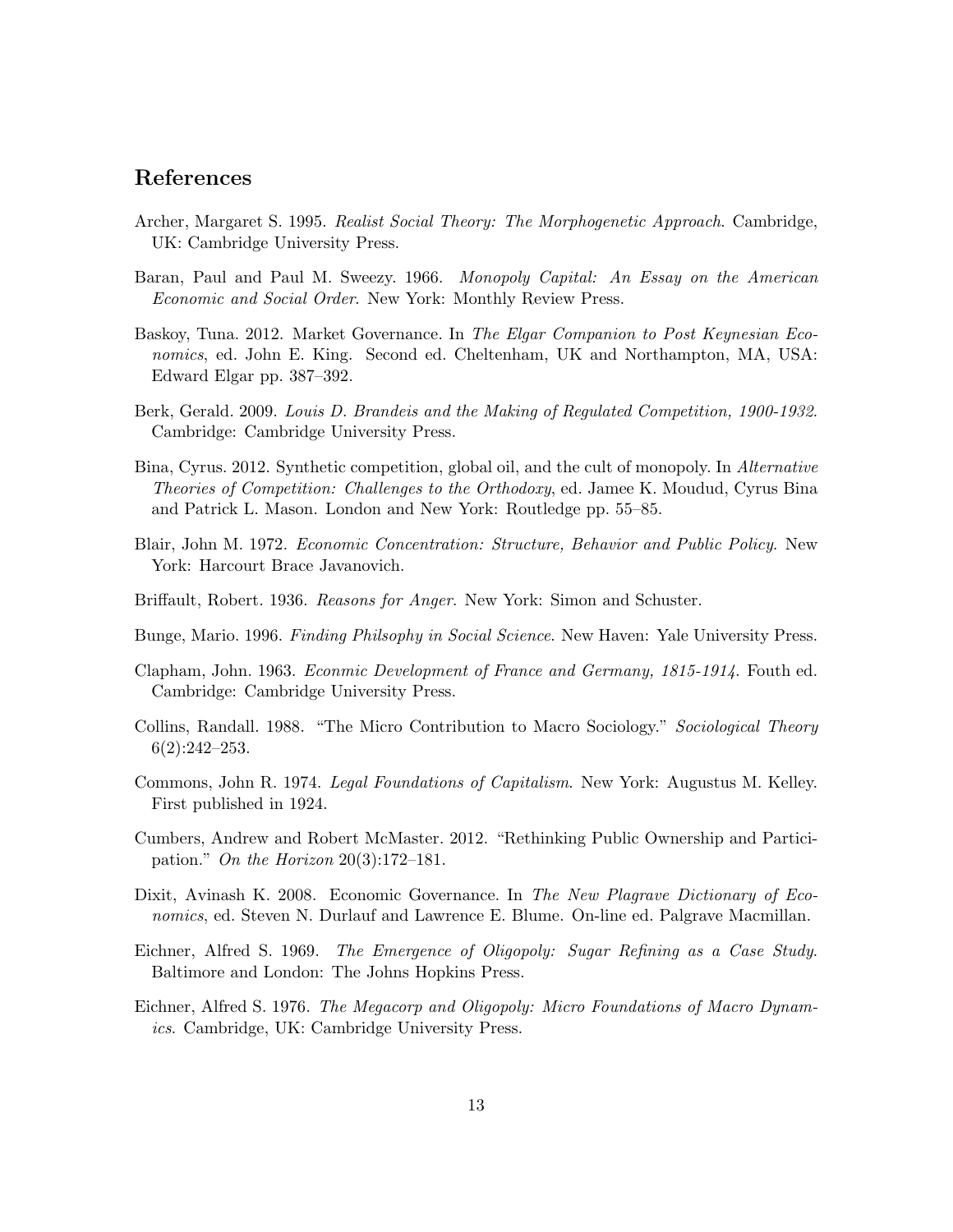- Fear, Jeffrey. 2006. Cartels and Competition: Neither Markets nor Hierarchies. Harvard Business School working paper 07-011. URL: *http://www.hbs.edu/research/pdf/07-011.pdf*
- Fligstein, Neil. 1990. *The Transformation of Corporate Control*. Cambridge, MA: Harvard University Press.
- Fligstein, Neil. 2001. *The Architecture of Markets*. Princeton and Oxford: Princeton University Press.
- Ganley, William T. 2011. A Historical Analysis of 1907, 1929, and 2008. In *Heterodox Analysis of Financial Crisis and Reform*, ed. Joëlle J. Leclaire, Tae-Hee Jo and Jane E. Knodell. Cheltenham, UK and Northampton, MA, USA: Edward Elgar pp. 47–59.
- Groenewegen, John. 2004. "Who Should Control The Firm? Insights From New and Original Institutional Economics." *Journal of Economic Issues* 38(2):353–361.
- Gruchy, Allan G. 1987. *The Reconstruction of Economics: An analysis of the fundamentals of Institutional economics*. New York: Greenwood Press.
- Henry, John F. 2009. "The Illusion of the Epoch: Neoclassical Economics as a Case Study." *Studi e Note di Economia* 14(1):27–44.
- Ho, Karen. 2009. *Liquidated: An Ethnography of Wall Street*. Durham and London: Duke University Press.
- Hodgson, Geoffrey M. and T. Knudsen. 2004. "The firm as an interactor: firms as vehicles for habits and routines." *Journal of Evolutionary Economics* 14:281–307. see my sum and note.
- Howe, M. 1972-3. "A Study of Trade Association Price Fixing." *Journal of Industrial Economics* 21:236–256.
- Ireland, Paddy. 2010. "Limited liability, shareholder rights and the problem of corporate irresponsibility." *Cambridge Journal of Economics* 34:837–856.
- Jo, Tae-Hee. 2011*a*. Heterodox Critiques of Corporate Social Responsibility. MPRA working paper 35367. URL: *http://mpra.ub.uni-muenchen.de/35367*
- Jo, Tae-Hee. 2011*b*. A Heterodox Microfoundation of Business Cycles. In *Heterodox Analysis of Financial Crisis and Reform*, ed. Joëlle J. Leclaire, Tae-Hee Jo and Jane E. Knodell. Cheltenham, UK and Northampton, MA, USA: Edward Elgar pp. 111–123.
- Jo, Tae-Hee. 2012. Financing Investment under Fundamental Uncertainty and Instability: A Heterodox Microeconomic View. MPRA working paper 39582. URL: *http://mpra.ub.uni-muenchen.de/39582*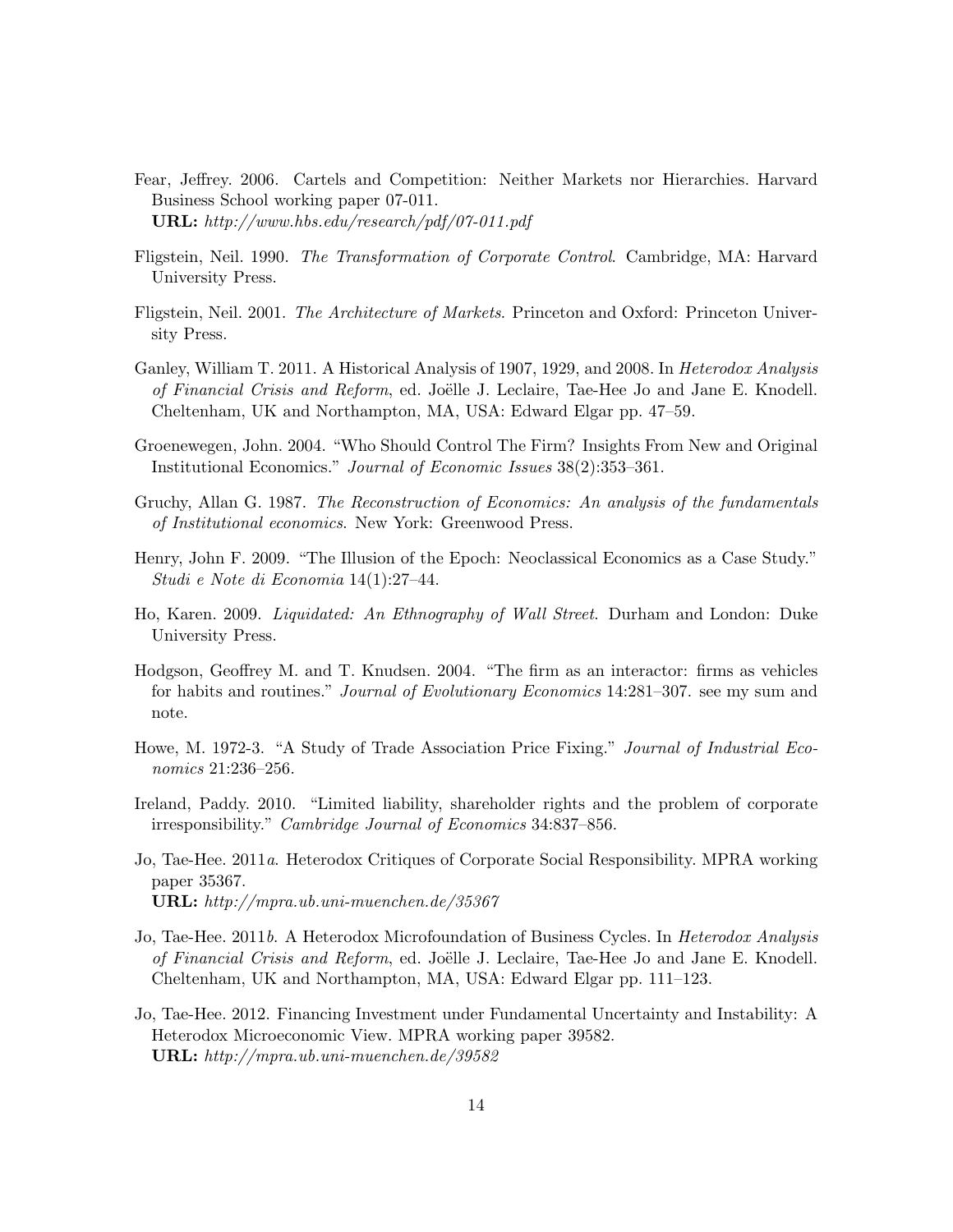- Jo, Tae-Hee. 2013. "Saving Private Business Enterprises: A Heterodox Microeconomic Approach to Market Governance and Market Regulation." *The American Journal of Economics and Sociology* 73(2):447–467.
- Jo, Tae-Hee and John F. Henry. 2013. Take the Money and Run: The Business Enterprise in the Age of Money Manager Capitalism. Association for Institutional Thought Annual Conference Denver, CO: .
- Jo, Tae-Hee, Lynne Chester and Mary C. King. 2012. "Beyond Market-Fundamentalist Economics: An Agenda for Heterodox Economics to Change the Dominant Narrative." *On the Horizon* 20(3):155–163.
- Keynes, John M. 1936. *The General Theory of Employment, Interest and Money*. London, UK: Macmillan.
- Kolko, Gabriel. 1963. *The Triumph of Conservatism: A Reinterpretation of American History, 1900-1916*. New York: The Free Press.
- Kregel, Jan A. 1980. "Markets and Institutions as Features of a Capitalist Production System." *Journal of Post Keynesian Economics* 3(1):32–48.
- Lawson, Tony. 2003. *Reorienting Economics*. London, UK: Routledge.
- Lazonick, William. 2012. The theory of innovative enterprise: Methodology, ideology, and institutions. In *Alternatie Theories of Competition: Challenges to the Orthodoxy*, ed. Jamee K. Moudud, Cyrus Bina and Patrick L. Mason. London and New York: Loutledge pp. 127–159.
- Lee, Frederic S. 1998. *Post Keynesian Price Theory*. Cambridge, U.K.: Cambridge University Press.
- Lee, Frederic S. 2002. "Theory Creation and the Methodological Foundation of Post Keynesian Economics." *Cambridge Journal of Economics* 26:789–804.
- Lee, Frederic S. 2010. Alfred Eichner's missing "Complete Model": A Heterodox Micro-Macro Model of a Monetary Production Economy. In *Money and macrodynamics: Alfred Eichner and post-Keynesian economics*, ed. Marc Lavoie, Louis-Philippe Rochon and Mario Seccareccia. Armonk, NY and London, England: M.E. Sharpe pp. 22–42.
- Lee, Frederic S. 2012. Competition, going enterprise, and economic activity. In *Alternative Theories of Competition: Challenges to the Orthodoxy*, ed. Jamee K. Moudud, Cyrus Bina and Patrick L. Mason. London and New York: Routledge pp. 160–173.
- Lee, Frederic S. 2013. Heterodox Approach to Cartels and Market Competition. Allied Social Science Associations Annual Meetings San Diego, USA: .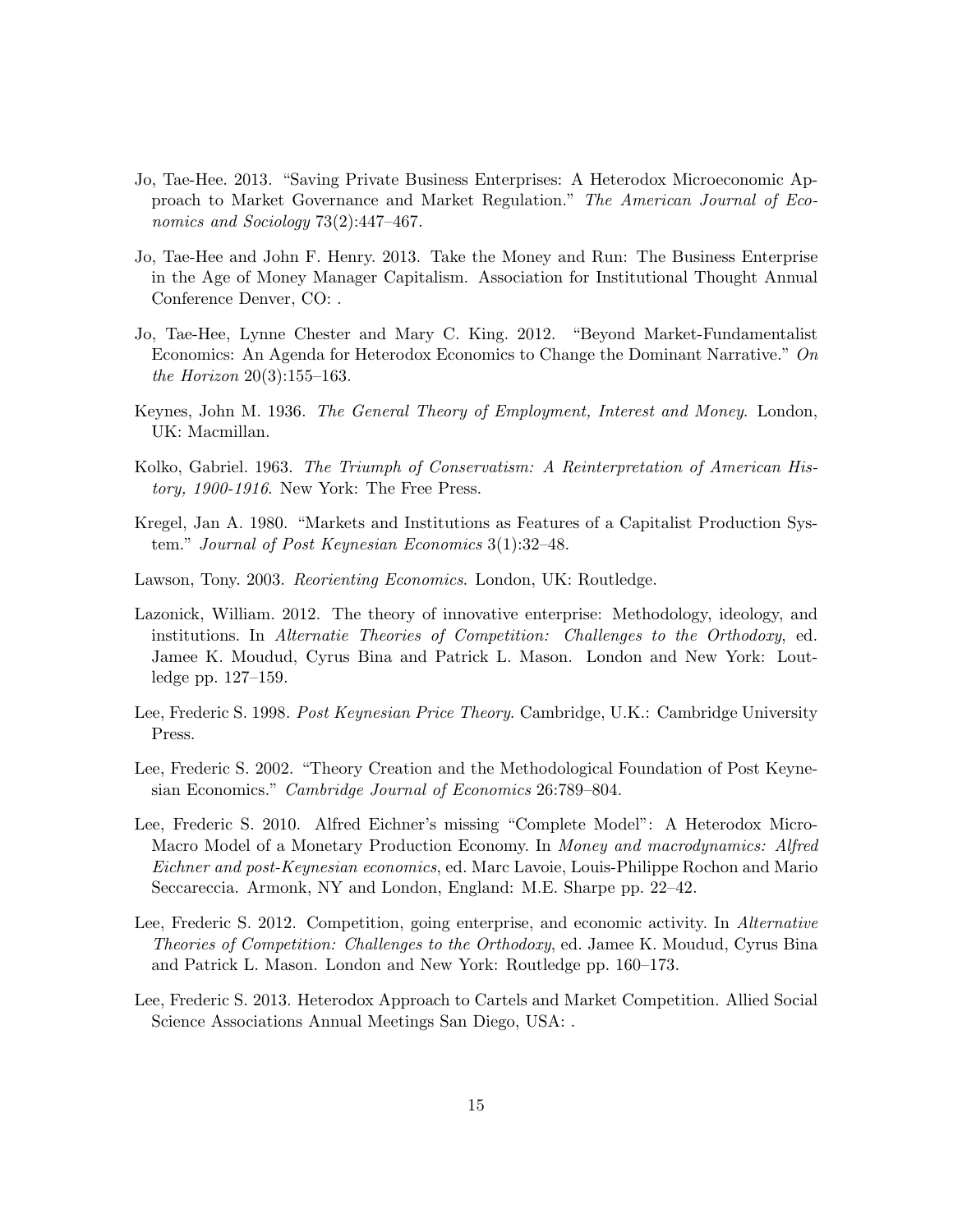- Lee, Frederic S. and Tae-Hee Jo. 2013. Post Keynesian Macroeconomics and Microfoundations Debate: A Suggested Resolution. Association for Heterodox Economics Annual Conference London, UK: .
- Leontief, W. 1983. Foreword. In *Why Economics is not Yet a Science*, ed. A. S. Eichner. Armonk: NY: M.E. Sharpe pp. vii–xi.
- Marx, Karl. 1990. *Capital: A Critique of Political Economy*. Vol. II. New York: Penguin Books.
- Marx, Karl and Fredrik Engels. 1848. "Manifesto of the Communist Party.". Marx & Engels Internet Archive.

URL: *http://marxists.org/archive/marx/works/1848/communist-manifesto/index.htm*

- Mayhew, Anne. 1998. "On the difficulty of evolutionary analysis." *Cambridge Journal of Economics* 22:449–461.
- McCarthy, Killian J. 2013. The Business Environment Mergers and Merger Waves: A Century of Cause and Effect. In *Understanding Mergers and Acquisitions in the 21st Century*, ed. Killian J. McCarthy and Wilfred Dolfsma. Basingstoke, UK: Palgrave Macmillan pp. 11–36.
- Meyer, Peter B. 1986. "The Corporate Person and Social Control: Responding to Deregulation." *Review of Radical Political Economics* 18(3):65–84.
- Minsky, Hyman P. 1986. *Stabilizing an Unstable Economy*. New Haven, CT: Yale University Press.
- Polanyi, Karl. 1968. The Economy as Instituted Process. In *Primitive, Archaic and Modern Economies: Essays of Karl Polanyi*, ed. George Dalton. Garden City. NY: A Doubleday Anchor Original pp. 139–174.
- Prechel, Harland. 2000. *Big Business and the State: Historical Transactions and Corporate Transformation, 1880s-1990s*. Albany, NY: State University of New York Press.
- Pribram, Karl. 1935. "Controlled Competition and the Organization of American industry." *The Quarterly Journal of Economics* 49(3):371–393.
- Ramstad, Yngve. 2001. "John R. Commons's Reasonable Value and the Problem of Just Price." *Journal of Economic Issues* 35(2):253–277.
- Rosenberg, Alex. 2001. The metaphysics of microeconomics. In *The Economic World View: Studies in the Ontology of Economics*, ed. Uskali M¨aki. Cambridge, UK: Cambridge University Press pp. 174–188.
- Samuels, Warren J. and Steven G. Medema. 1990. *Gardiner C. Means: Institutionalist and Post Keynesian*. Armonk, NY: M.E. Sharpe.